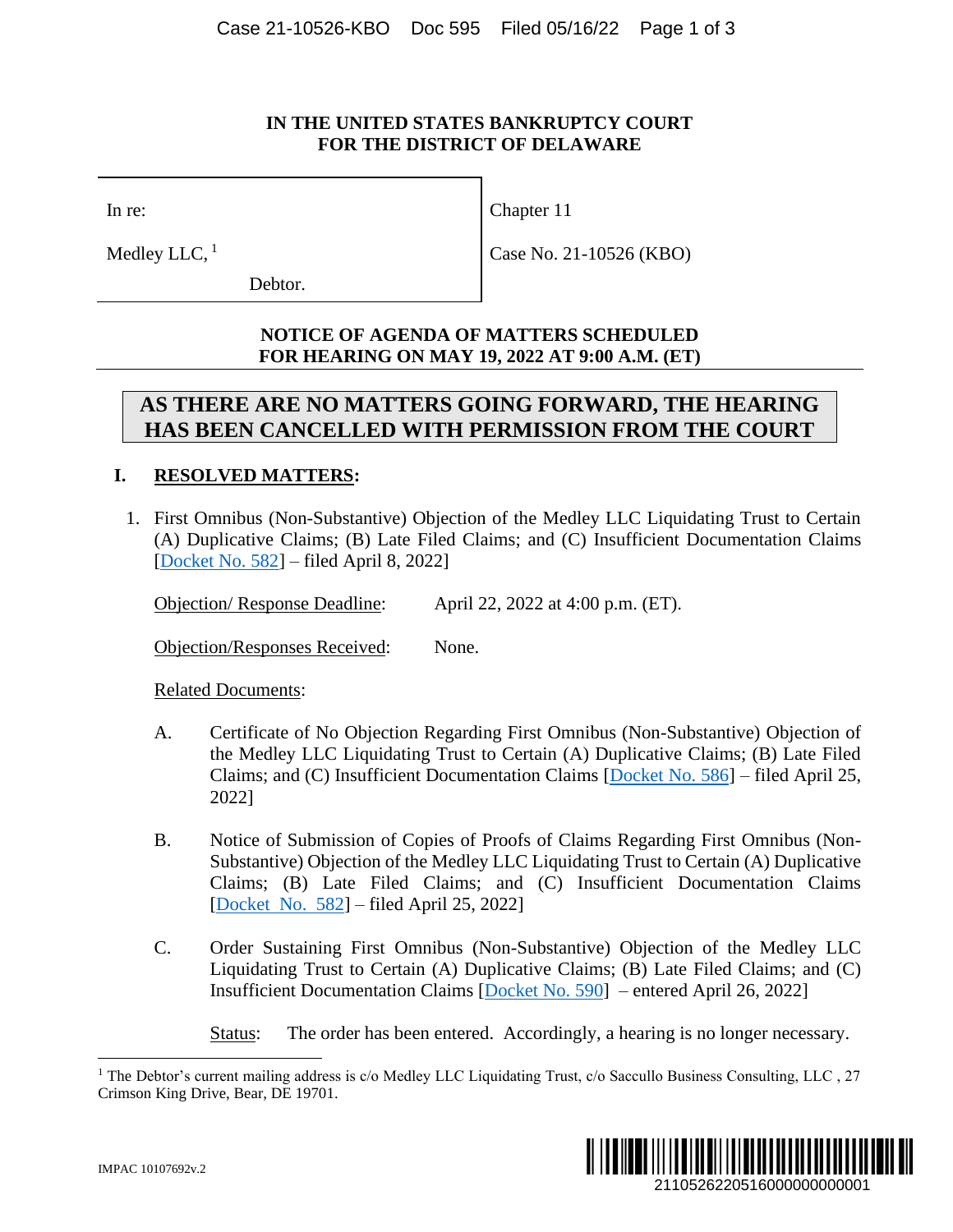2. Second Omnibus (Substantive) Objection of the Medley LLC Liquidating Trust to Certain No Liability Claims [\[Docket No. 583\]](https://ecf.deb.uscourts.gov/doc1/042020353353) – filed April 8, 2022]

Objection/ Response Deadline: April 22, 2022 at 4:00 p.m. (ET).

Objection/Responses Received: None.

Related Documents:

- A. Certificate of No Objection Regarding Second Omnibus (Substantive) Objection of the Medley LLC Liquidating Trust to Certain No Liability Claims [\[Docket No. 587\]](https://ecf.deb.uscourts.gov/doc1/042020375927) – filed April 25, 2022]
- B. Notice of Submission of Copies of Proofs of Claims Regarding Second Omnibus (Substantive) Objection of the Medley LLC Liquidating Trust to Certain No Liability Claims [\[Docket](https://ecf.deb.uscourts.gov/doc1/042020376069) No. 589] – filed April 25, 2022]
- C. Order Sustaining Second Omnibus (Substantive) Objection of the Medley LLC Liquidating Trust to Certain No Liability Claims [\[Docket No. 591\]](https://ecf.deb.uscourts.gov/doc1/042020377425) – entered April 26, 2022]

Status: The order has been entered. Accordingly, a hearing is no longer necessary.

Dated: May 16, 2022 Respectfully submitted, Wilmington, Delaware

*/s/ Andrew L. Brown*

Christopher M. Samis (No. 4909) Andrew L. Brown (No. 6766) **POTTER ANDERSON & CORROON LLP** 1313 N. Market Street,  $6<sup>th</sup>$  Floor Wilmington, Delaware 19801 Telephone: (302) 984-6000 Facsimile: (302) 658-1192 Email: csamis@potteranderson.com abrown@potteranderson.com

-and-